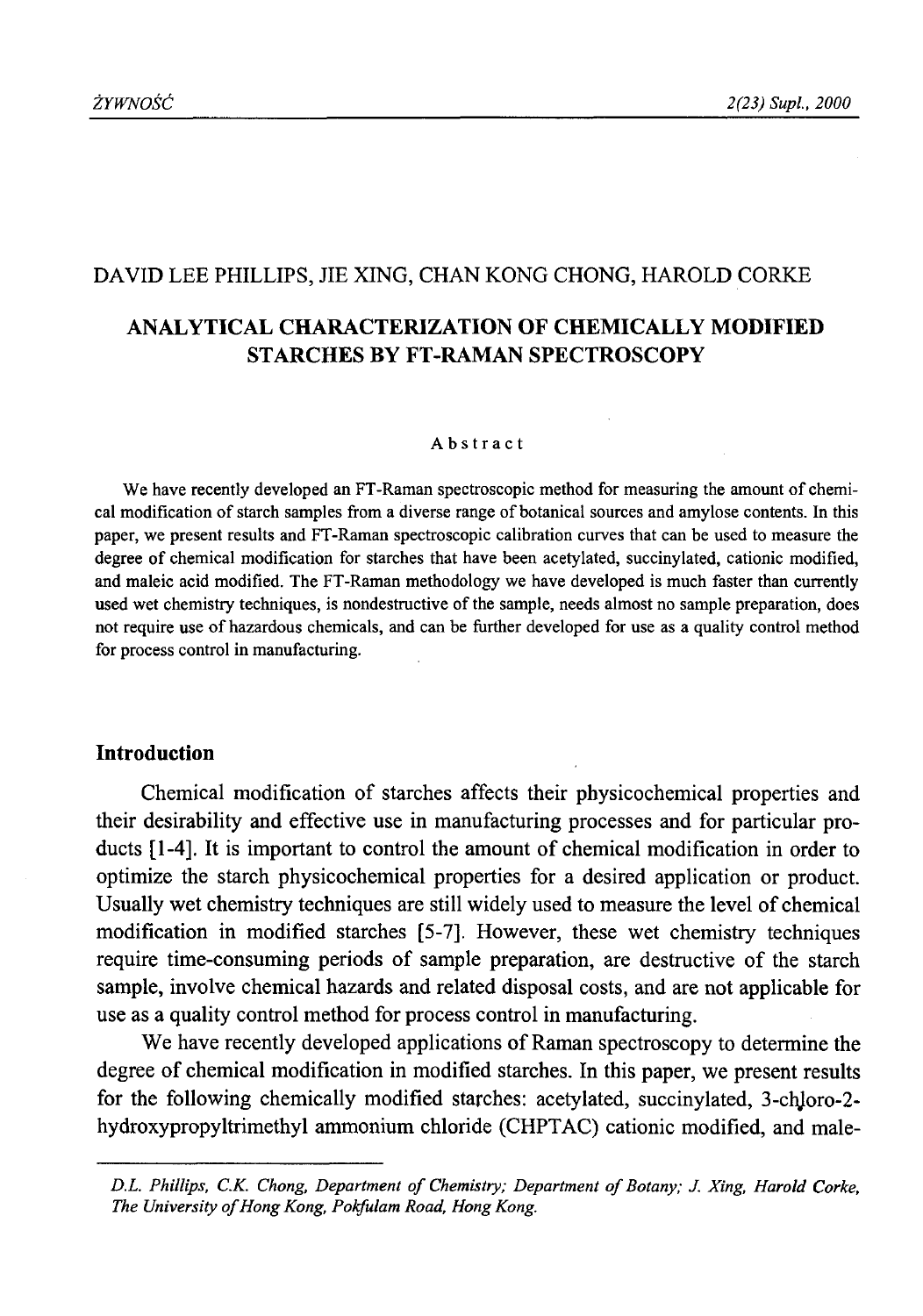inated. The different chemical modifications have characteristic Raman marker bands that increase in intensity (relative to the native starch Raman bands) as the amount of chemical modification increases. The characteristic Raman bands associated with the functional group of the chemical modification can be used as a convenient indicator of the degree of chemical modification in modified starches. The ratio of the intensity of the characteristic Raman chemical modification band to the intensity of an internal standard native starch Raman band can be used to prepare a Raman calibration curve for the degree of the chemical modification of the modified starch samples. These calibration curves can then be used to find the amount of chemical modification for unknown starch samples from their Raman spectra. The Raman spectroscopic method for measuring the degree of chemical modification in modified starches allows much faster determinations than currently used wet chemistry techniques, is non-destructive of the starch sample, and is less prone to interference from residual impurities than wet chemistry methods.

Because each chemical compound has a different vibrational spectrum, the different substances contributing to a sample spectrum can be distinguished and this helps to minimize interference from impurities on the Raman spectra of a sample. The intensity of Raman bands depend linearly on the amount of compound present in the sample [8, 9] and Raman spectroscopy has long been used as a quantitative analytical method in the pharmaceutical and polymer industries and has been more recently finding increasing applications in food science and industry [9-28]. The Raman band frequencies and relative intensities can sometimes vary significantly with the structure of the compound and the surrounding molecular environment and this may make it necessary to use different calibration curves for samples with different amylose contents and/or botanical source.

## **Materials and methods**

Parent starch samples were purchased commercially and chemically modified to varying degrees as detailed in references 20, 21, 23-25, 27 and 28 to obtain the acetylated, succinylated, CHPTAC cationic modified and maleinated starch samples used to determine the Raman calibration curves. The degree of substitution of the chemically modified starches were measured using the standard wet chemistry methods as described in detail elswhere [20, 21, 23-25, 27, 28]. The FT-Raman spectra of the dry starch samples were obtained using an FT-Raman spectrometer (Bio-Rad, Cambridge, MA) that employed a backscattering geometry. Typical collection times for the Raman spectra were in the range of 5-10 min per sample with spectral resolution of 4 to 8 cm'1. The ratio of the intensity of the appropriate Raman marker band for the chemical modification to the intensity of the Raman band of the parent starch used as an internal standard was determined from the Raman spectra [20, 21, 23-25, 27, 28]. This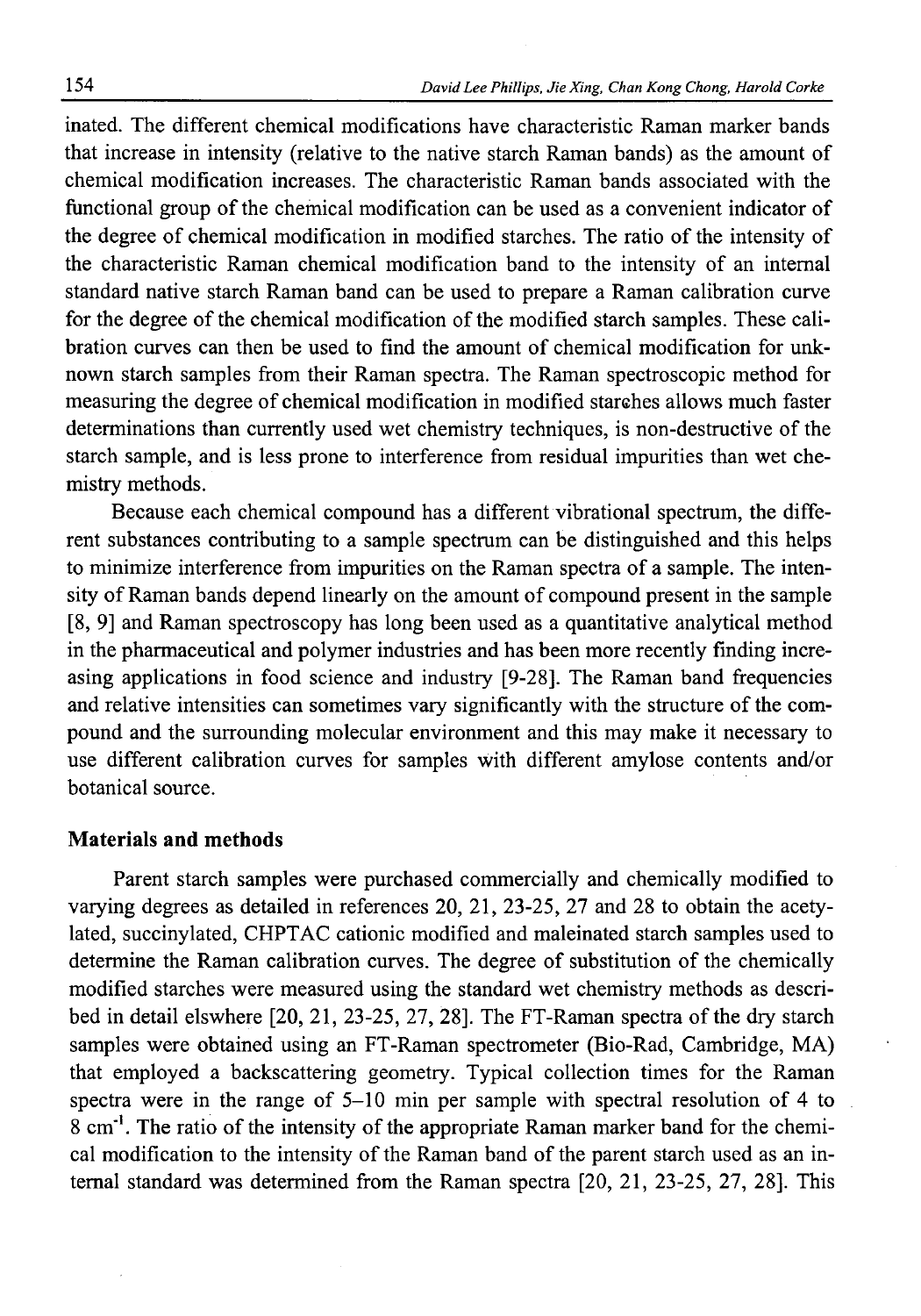ratio was plotted versus the degree of substitution of the chemical modification found from the wet chemistry methods to derive the Raman calibration curves.

# **Results and discussion**

Figures 1-4 display typical FT-Raman spectra of chemically modified starches with varying levels of modification for acetylated, succinylated, CHPTAC cationic modified and maleinated starches. The Raman marker band for the chemical modification functional group (1732 cm'1 Raman band for acetylated starches, 1730 cm'1 Raman band for succinylated starches, 761 cm'1 Raman band for CHPTAC cationic modified starches and the  $1600-1760$  cm<sup>-1</sup> region Raman bands for maleinated starches) typically varies strongly with the degree chemical modification. The ratios of the intensity of the chemical modification Raman marker band to the intensity of the parent starch Raman band chosen to be the internal standard were plotted versus the degree of chemical modification determined from the standard wet chemistry methods to obtain the Raman calibration curve (see plots reported in references 20, 21, 23-25, 27, 28). Least squares linear regression fits to the Raman calibration curves found linear correlation coefficients that had values of  $r > 0.99$  which indicates a very high level of linearity of the Raman marker band intensity with the amount of chemical modification. This excellent linearity indicates that the Raman method calibration curves can be used with confidence to determine the degree of substitution for acetylated, succinylated, CHPTAC cationic modified and maleinated starches [20, 21, 23-25, 27, 28]. Table 1 presents typical results for the linear regression analysis of the Raman calibration curves derived from the FT-Raman spectra shown in Figures 1-4. The Raman calibration

#### Table 1

Linear Regression Parameters For Plots of The Ratios of the Raman Marker Band Intensities to the Intensity of the Internal Standard Raman Band (y) Versus the Degree of Chemical Modification Determined From the Standard Wet Chemistry Method (x). Note  $y = m x + b$  where y is the ratio of the Raman marker band intensity to the intensity of the internal standard Raman band;  $x =$  the amount of chemical modification measured using the standard wet chemistry method;  $m =$  the slope; and  $b =$  the y-intercept. See references 20, 21, 23-25, and 28 for more details of the plots and linear regression parameters.

| Sample and Modification   | Slope(m)              | y-intercept (b)        | Correlation coef-<br>ficient $(r)$ |
|---------------------------|-----------------------|------------------------|------------------------------------|
| Wheat, Acetylation        | $0.02277 \pm 0.00114$ | $-0.00162 \pm 0.00225$ | 0.9963                             |
| Waxy Maize, Succinylation | $0.69427 \pm 0.03182$ | $-0.00183 \pm 0.00144$ | 0.998                              |
| Waxy Maize, Cationic      | 38.81527±1.135461     | $+1.8585\pm0.0478$     | 0.998                              |
| Waxy Maize, Maleinated    | 6.8741                | $-0.0006$              | 0.9978                             |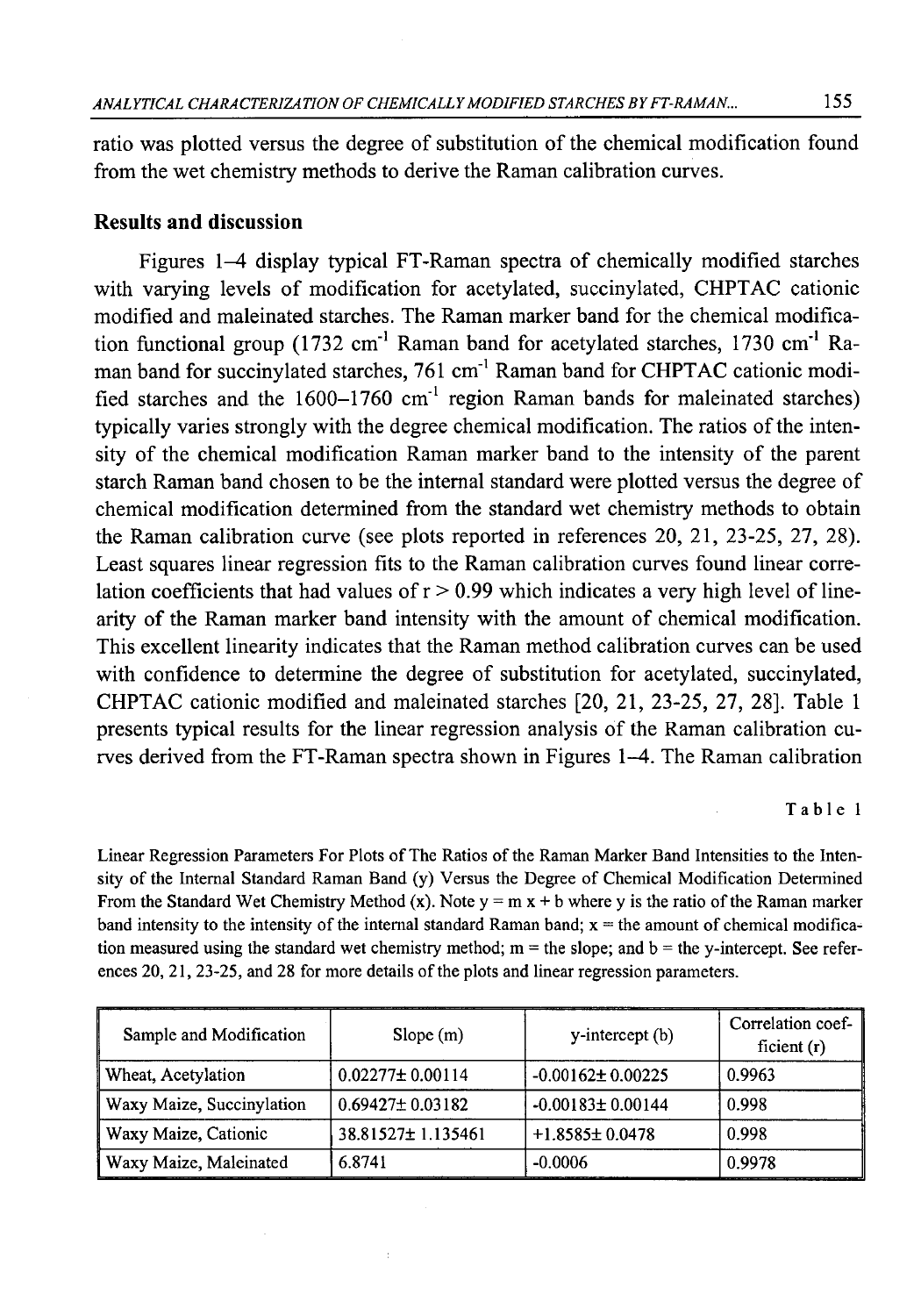

Fig. 1. FT-Raman spectra of a control non-acetylated wheat starch sample (A) and four acetylated wheat starch samples with differing amounts of acetylation (B-E). Noticeable changes occur in the 1732 cm<sup>-1</sup> Raman band as the level of acetylation changes. The 1732 cm<sup>-1</sup> band has been magnified by a factor of 7 so as to more easily observe its intensity changes.



Fig. 2. FT-Raman spectra of a control non-succinylated waxy maize starch (A) and four succinylated waxy maize starch samples (B-E) with varying degrees of succinylation. The Raman band at  $1730 \text{ cm}^{-1}$  correlates with the degree of succinylation. The inset of each spectrum shows an expanded view  $(x 10)$  of the 1730 cm<sup>-1</sup> C=O stretch Raman marker band.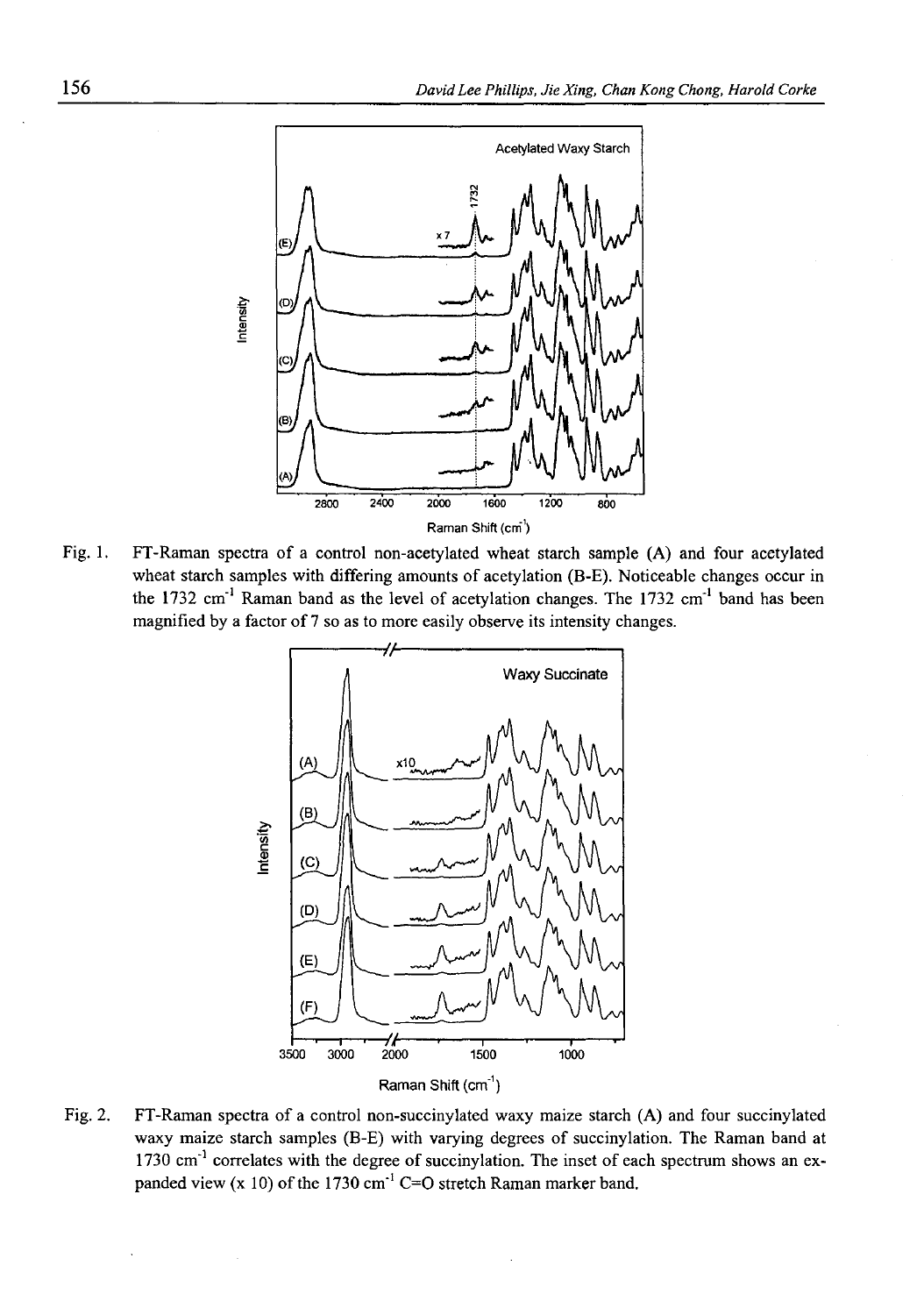

Fig. 3. FT-Raman spectra of a control non-cationic modified waxy maize starch (A) and five cationic modified waxy maize starch samples (B-F) with different degrees of cationic modification. The Raman band at 761 cm'1 increases in intensity as the degree of cationic modification increases.



Fig. 4. FT-Raman spectra of a control non-maleinated modified waxy maize starch (A) and five maleinated modified waxy maize starch samples (B-F) with different amounts of maleate modification. The Raman bands in the 1600 to 1760 cm'1 region increases in intensity as the level of maleate modification increases.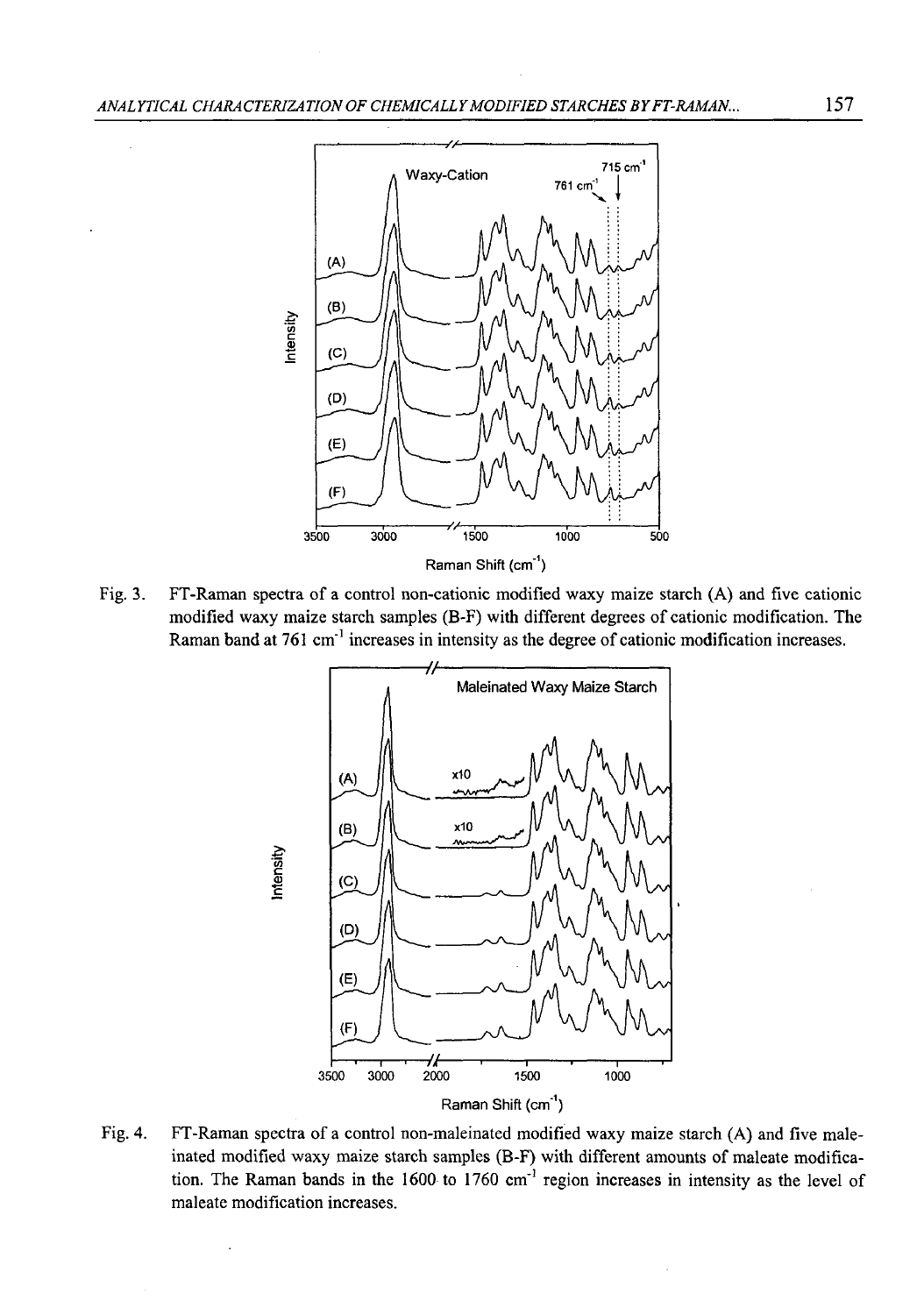curves show some variability due to the amylose content and the botantical source [20, 21, 23-25, 27, 28]. To obtain the best accuracy for the Raman method determination of the degree of chemical modification in modified starches, it is advisable to develop a separate Raman calibration curve for the particular type of starch for which one wants to make routine measurements. The developed Raman calibration curves can be used to obtain the degree of chemical modification for modified starch samples that have unknown levels of modification from their Raman spectra. This Raman technique needs almost no sample preparation, is non-destructive of the sample, is much faster than commonly used wet chemistry methods and is feasible to be further developed for quality control situations in manufacturing processes.

#### REFERENCES

- [1] Mentzer M.J.: Starch: Chemistry and Technology, Academic Press, London, 1984, 543.
- [2] Rutenberg M.W., Solarek D.: Starch: Chemistry and Technology, Academic Press, London 1984, 312.
- [3] Solarek D.B.: Modified Starches: Properties and Uses, CRC Press, Boca Raton, FL, 1986, 113.
- [4] Nachtergaele W.: Starch/Stärke, 41, 1989, 27.
- [5] Genung L.B., Mallat R.C.: Ind. En. Chem. Anal. Ed., 13, 1941, 369.
- [6] Wurzburg O.B.: Methods in Carbohydrate Chemistry IV, Academic Press, New York, 1964, 286.
- [7] Kweon M.R., Bhirud P.R., Sosulski F.W.: Starch/Stärke, 48, 1996, 214.
- [8] Long D.A.: Raman Spectroscopy, McGraw-Hill, London, 1977.
- [9] Hendra P.J., Jones C.H., Wames G.M.: Fourier Transform Raman Spectrosopy, Instrumentation and Chemical Applications, Ellis Harwood, Chichester, England, 1991.
- [10] Shope T.B., Vickers T.J., Mann C.K.: Appl. Spectrosc., 41, 1987, 908-912.
- [11] Davies M.C., Binns J.S., Melia C.D., Bourgeois D.: Spectrocim. Acta, 46A, 1990, 277.
- [12] Deely C.M., Spragg R.A., Threlfall T.L.: Spectrochim. Acta, 47A, 1991, 1217.
- [13] Jackson K.D.O., Loadman M.J.R., Jones C.H., Ellis G.: Spectrochim. Acta, 46A, 1990, 217.
- [14] Jones C.H., Wesley I.J.: Spectrochim. Acta, 47A, 1991, 1293.
- [15] Sadeghi-Jorabchi H., Wilson R.H., Belton P.S., Edwards-Webb J.D., Cox D.T.: Spectrochim. Acta, 47A, 1991, 1449.
- [16] Ozaki Y., Cho R., Ikegaya K., Muraishi S., Kawauchi K.: Appl. Spectrosc., 46, 1992, 1503.
- [17] Nonaka M., Li-Chan E., Nakai S.: J. Agric. Food Chem., 41, 1993, 1176.
- [18] Li-Chan E.C.Y.: Trends Food Sci. Tech., 7, 1996, 361.
- [19] Archibald D.D., Henriksson G., Akin D.E., Barton F.E. II: in Fourier Transform Spectroscopy, AIP, Woodbury, New York, 1998, 653.
- [20] Phillips D.L., Pan D., Liu H., Corke H.: Anal. Lett., 31, 1998, 2105.
- [21] Phillips D.L., Liu H., Pan D., Corke H.: Cereal Chem., 1999, 76,439.
- [22] Phillips D.L., Xing J., Liu H., Pan D., Corke H.: Cereal Chem., 1999, 76, 821.
- [23] Phillips D. L., Xing J., Liu H., Chong C.K., Corke H.: Anal. Lett., 32, 1999, 2703.
- [24] Phillips D.L., Xing J., Liu H., Chong C.K., Corke H.: Anal. Lett., 32, 1999, 3049.
- [25] Phillips D.L., Xing J., Chong C.K., Liu H., Corke H.: J. Agric. Food Chem. in press.
- [26] Ma C.Y., Rout M.K., Chan W.-M., Phillips D.L.: J. Agric. Food Chem. in press.